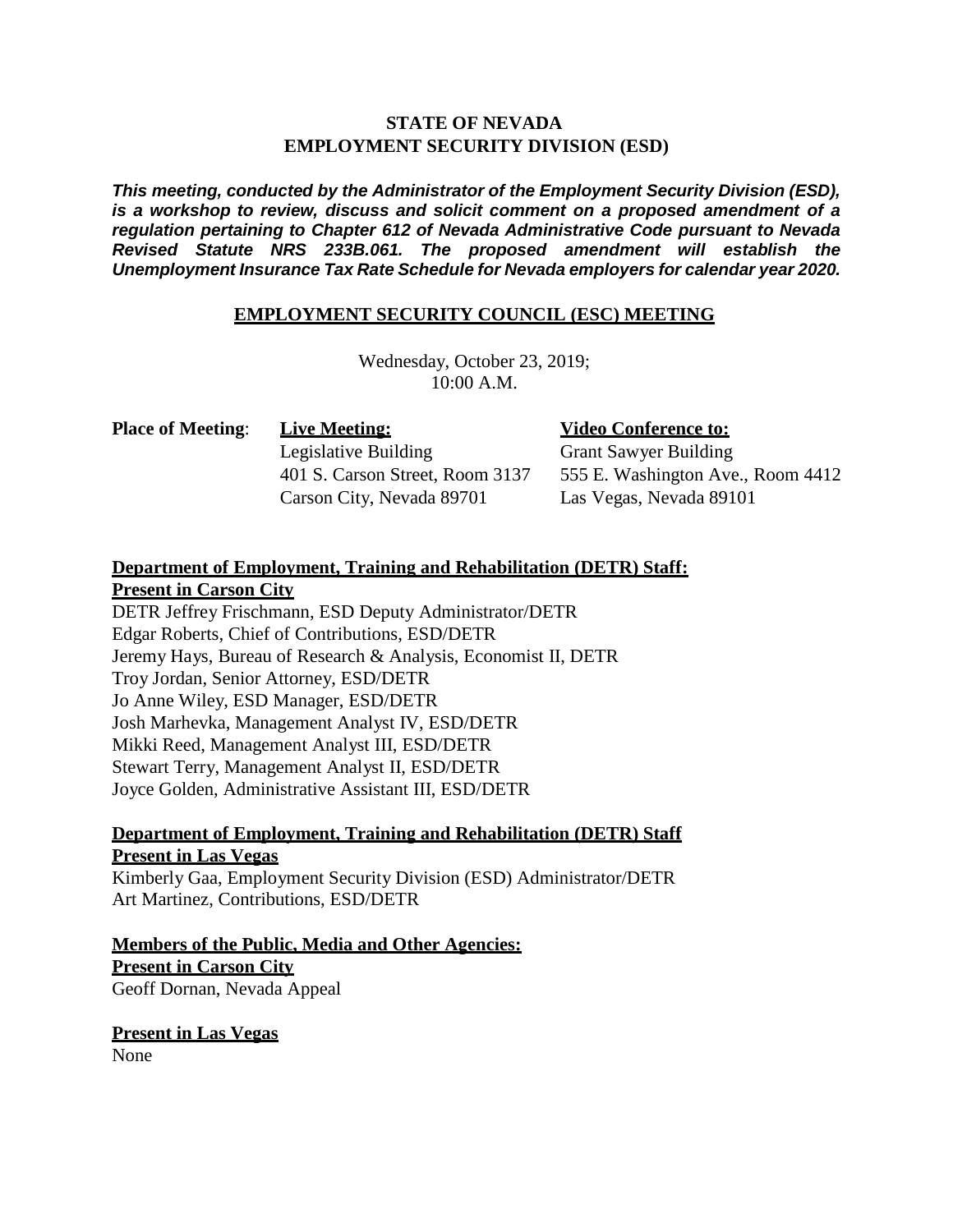GAA: Good morning, my name is Kimberly Gaa and I serve as the Administrator of the Employment Security Division, and I will go ahead and start with Agenda Item One and call the meeting to order. I'd like to introduce Jeff Frischmann, our Deputy Administrator for the Employment Security Division in charge of our UI program, and our Division Senior Attorney Troy Jordan – and several other members of our staff are present to assist in the Workshop. This Small Business Workshop is being conducted in compliance with Nevada Revised Statute section 233B.0608 to solicit public comment on a proposed amendment to the regulation contained in Nevada Administrative Code 612.270. Thereby establishing the Unemployment Insurance Tax Schedule for calendar year 2020. Agenda Item 2, public comment. Under agenda item 2 is our first opportunity to have public comment. If you'd like to provide public comment please come forward. Start in Las Vegas. I'm asking anybody who's giving public comment to please limit the comments under today's agendized items. We don't have anybody appearing in Las Vegas, is there anybody in Carson City?

JORDAN: There are no members of the public present in Carson City at this time.

GAA: Thank you. We will move to agenda item number 3, confirmation of posting. I'll ask Mr. Terry for the record, was proper notice given for this meeting and did we receive proper confirmation of posting in accordance with the Nevada Revised Statute 241.020 section 3?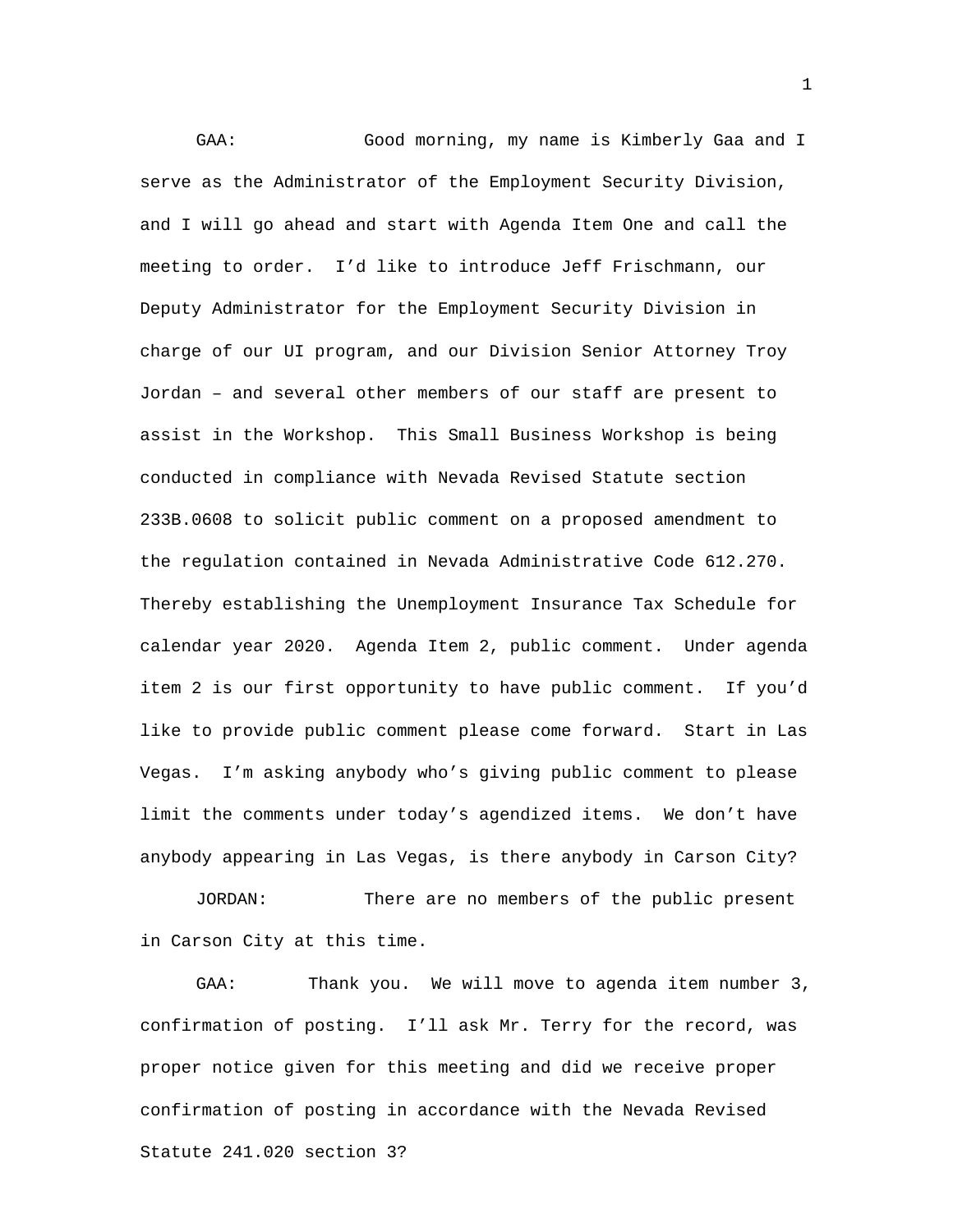TERRY: Stewart Terry for the record, Management Analyst for the Employment Security Division Management and Administration Support Services unit. Yes, proper notice was provided for this meeting pursuant to Nevada's open meeting law, NRS 241.020 and confirmation of posting was received.

GAA: Thank you Mr. Terry. Now moving to agenda item number 4, a review of any written comments. Under agenda item 4, Miss Golden, have any written comments been received in regards to the small business workshop?

GOLDEN: Joyce Golden for the record, assistant to the division administrator. One written comment was hand-delivered to the office of the director this morning from Ann Silver, CEO of the Reno/Sparks Chamber of Commerce.

GAA: We've lost mic from you guys.

TERRY: Sorry about that – Stewart Terry for the record, Management Analyst for the Employment Security Division, I will go ahead and read the written comment we received. It was addressed from Ann Silver, CEO of the Reno/Sparks Chamber of Commerce at 449 South Virginia Street #300, Reno Nevada 89509. Dated October 23rd, 2019. To the Department of Employment, Training and Rehabilitation Employment Security Division. On behalf of more than 1,700 members of the Reno/Sparks chamber of commerce, we support the proposed reduction to the Unemployment Insurance tax schedule. Any reduction will greatly benefit the small business that make up 75% of the membership of the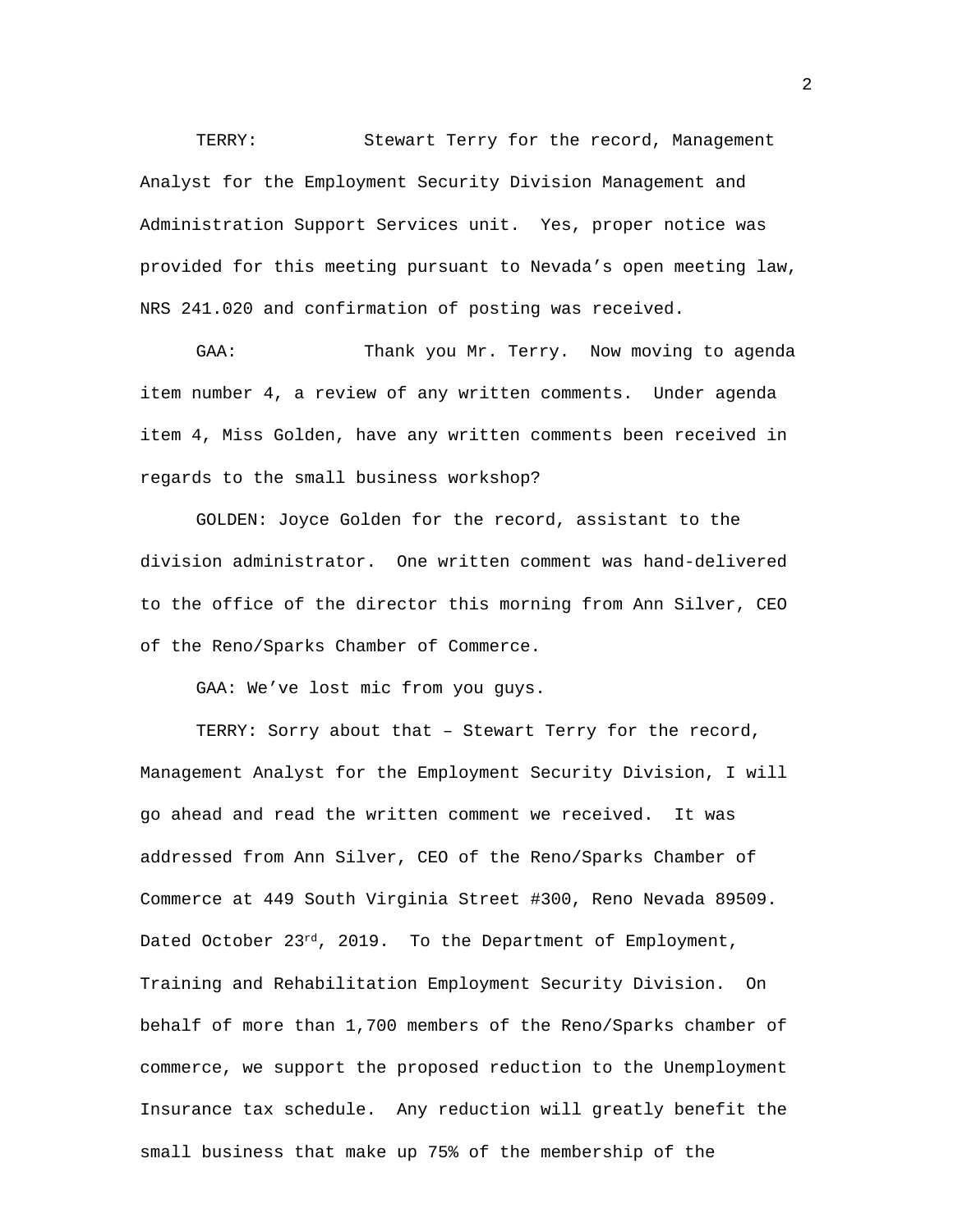Reno/Sparks Chamber of Commerce, the largest business organization in Northern Nevada Our members will appreciate the ability to use the decrease to fund expansion, better wages, employee health insurance, or other benefits that will enable them to recruit and retain a skilled workforce. Thank you for your consideration. Sincerely, Ann Silver, CEO, Reno/Sparks Chamber of Commerce.

GAA: Thank you Mr. Terry. With that, is there any other comments?

TERRY: No further written comments were received, for the record.

GAA: Thank you. Moving on to item number 5, regarding the workshop. Agenda item 5 is the workshop to consider the proposed regulation to establish the UI Tax rate schedule for Nevada employers for calendar year 2020. As part of this regulatory process, a meeting of the employment security council was held on October  $3^{rd}$  of this year. At the meeting we heard information regarding the status of the unemployment insurance trust fund, we also heard about the effect of the solvency of the trust fund and the impact of various unemployment insurance rate scenarios. Taking this information into consideration, the Employment Security Council voted to recommend that the division's administrator reduce the average tax rate from 1.85% from calendar year 2019 to 1.65% in 2020. This is the lowest rate it has been in many years. With that I'm going to go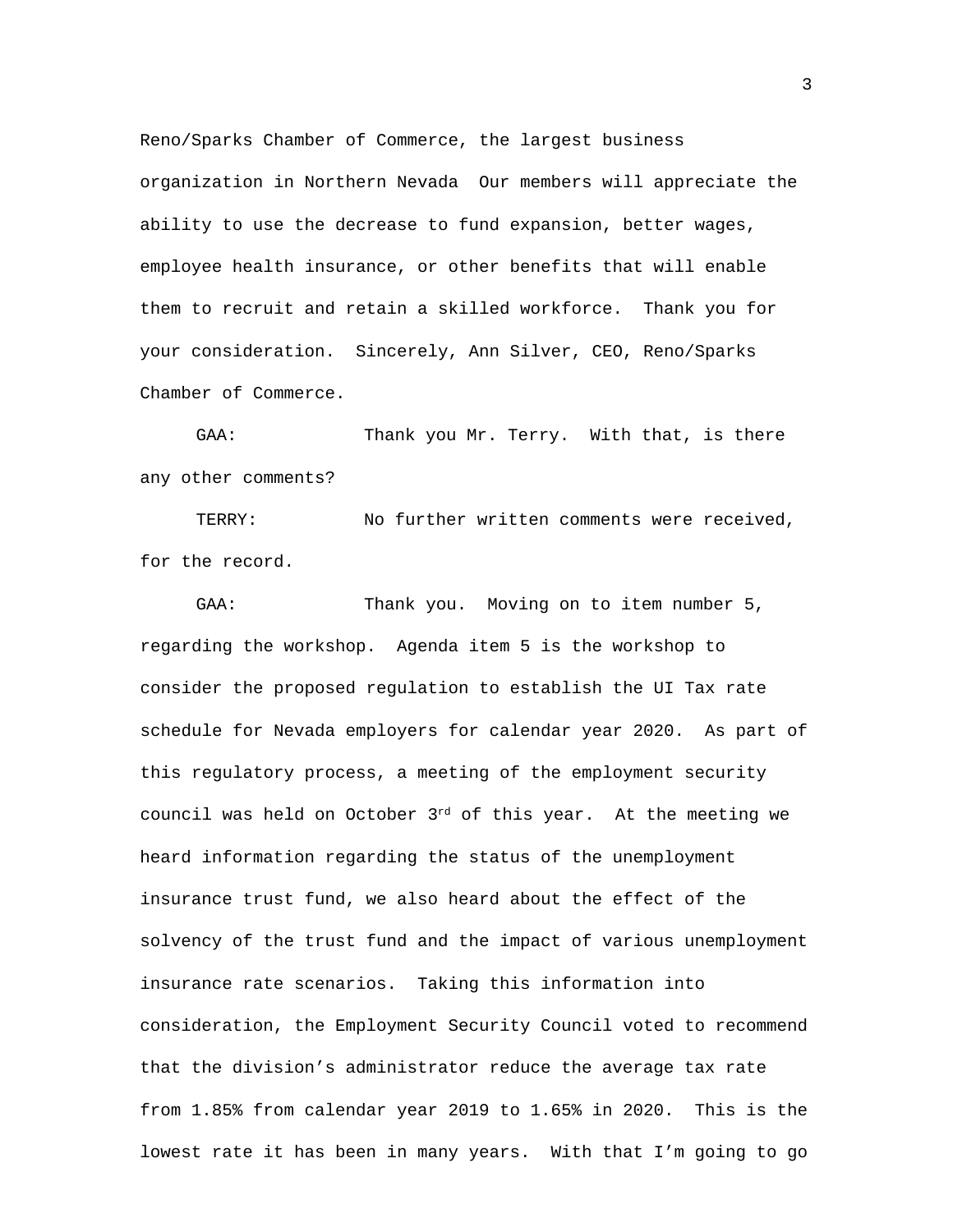ahead and introduce our presenters for today. Under agenda item 5A, the first presentation will be a review of the unemployment insurance trust fund status and an economic analysis. Presenting this information for us today is Jeremy Hays, an economist with the Department's research and Analysis Bureau. Our next presentation will be providing an explanation of the unemployment insurance tax rate status and small business impact statement, and we will be introducing Mr. Edgar Roberts, the chief of contributions for the Employment Security Division. Is Mr. Hays ready to proceed?

HAYS: Yes.

GAA: Go ahead.

HAYS: Thank you very much and good morning. For the record, my name is Jeremy Hays and I'm an economist with the Research & Analysis Bureau of the Department of Employment, Training and Rehabilitation. Today I will be providing you with a brief review of national and Nevada unemployment insurance programs, then we'll take a look at Nevada's unemployment insurance trust fund and finally we will go through our 2019 tax rate forecast. So, beginning with the national perspective. While the daily financial news may make one think that we've had a period of negative growth or volatile growth, the US economy at least so far is still growing. Using the National Bureau of Economic Research's business cycle dating we are 122 months into the expansion cycle as of August 2019. This is well past the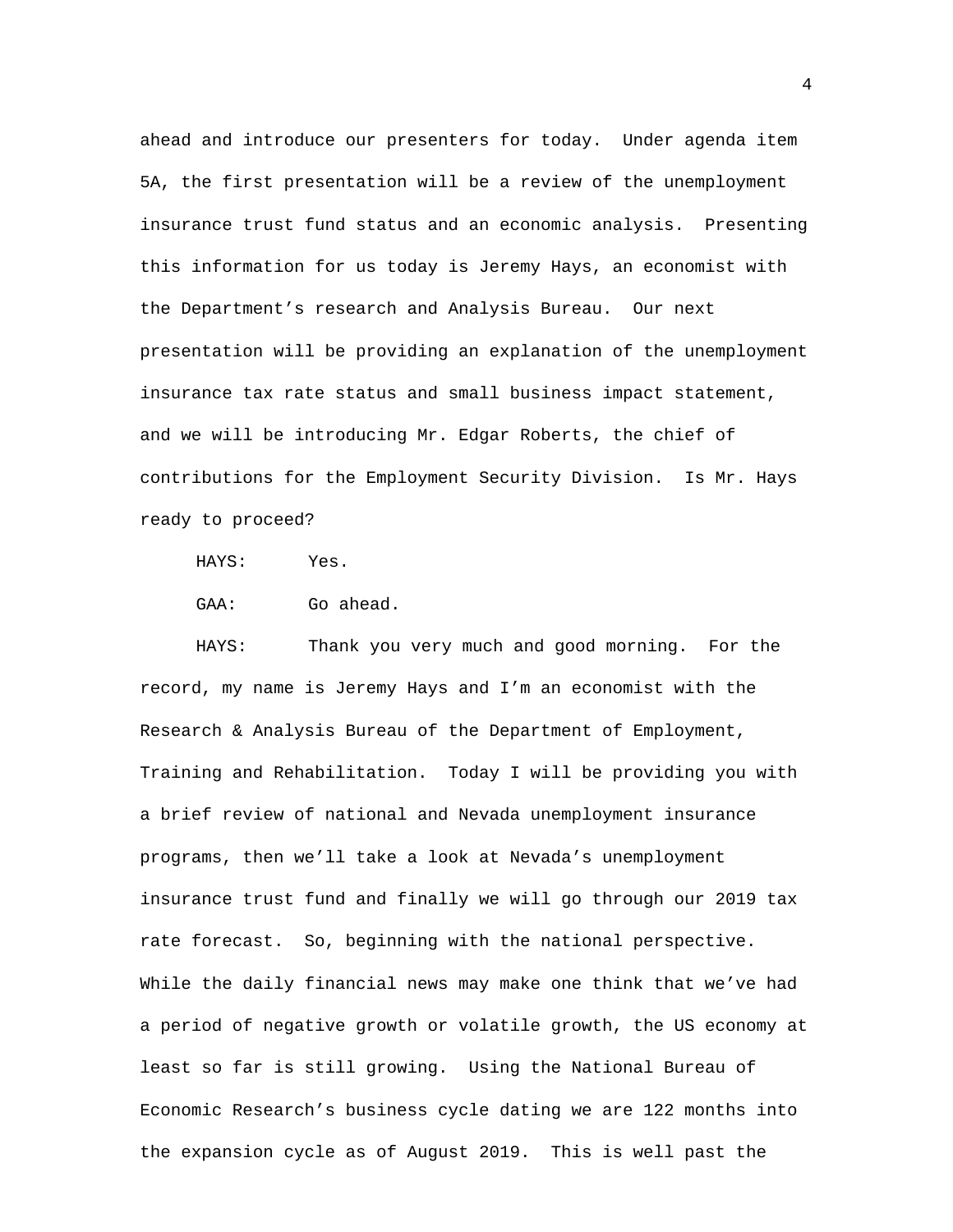average cycle in US history which is 59 weeks from 1937 to 2007 and is the longest expansion in US history. This long stretch of expansion has led to unemployment rates not experienced since the late 1960s. As of August, the national unemployment rate stands at 3.7%, this is been brought on by an impressive 107 months of employment growth. This job market is even pulling people off of the sidelines – the labor force participation rate for prime age individuals, those individuals 25 to 54, is trending up, hitting 80% for the first time since 2008. Not shockingly, this chart showing UI initial claims looks similar to the unemployment rate chart. National initial claims are trending at levels not seen since the 1960s. For the week ending September  $14<sup>th</sup>$ , claims totaled 208,000. A small decline from the prior year's claims of 212,000. We are trending at or very near the lowest level of claims we can expect to see based on the size of our labor force. Focusing in on Nevada, we can see that claims activity in the state has been trending down and is starting to level off. The latest reading from August is 9,685 initial claims for unemployment insurance benefits. Year over year declines have been recorded in 9 of the last 12 months. The 12-month moving average of the series is trending at 10,056 claims and this 12 month average puts us at levels not seen since 1999 though further declines are not expected as we are leveling out. To provide some perspective on those numbers, here we are looking at claims adjusted for our current job levels. So currently, Nevada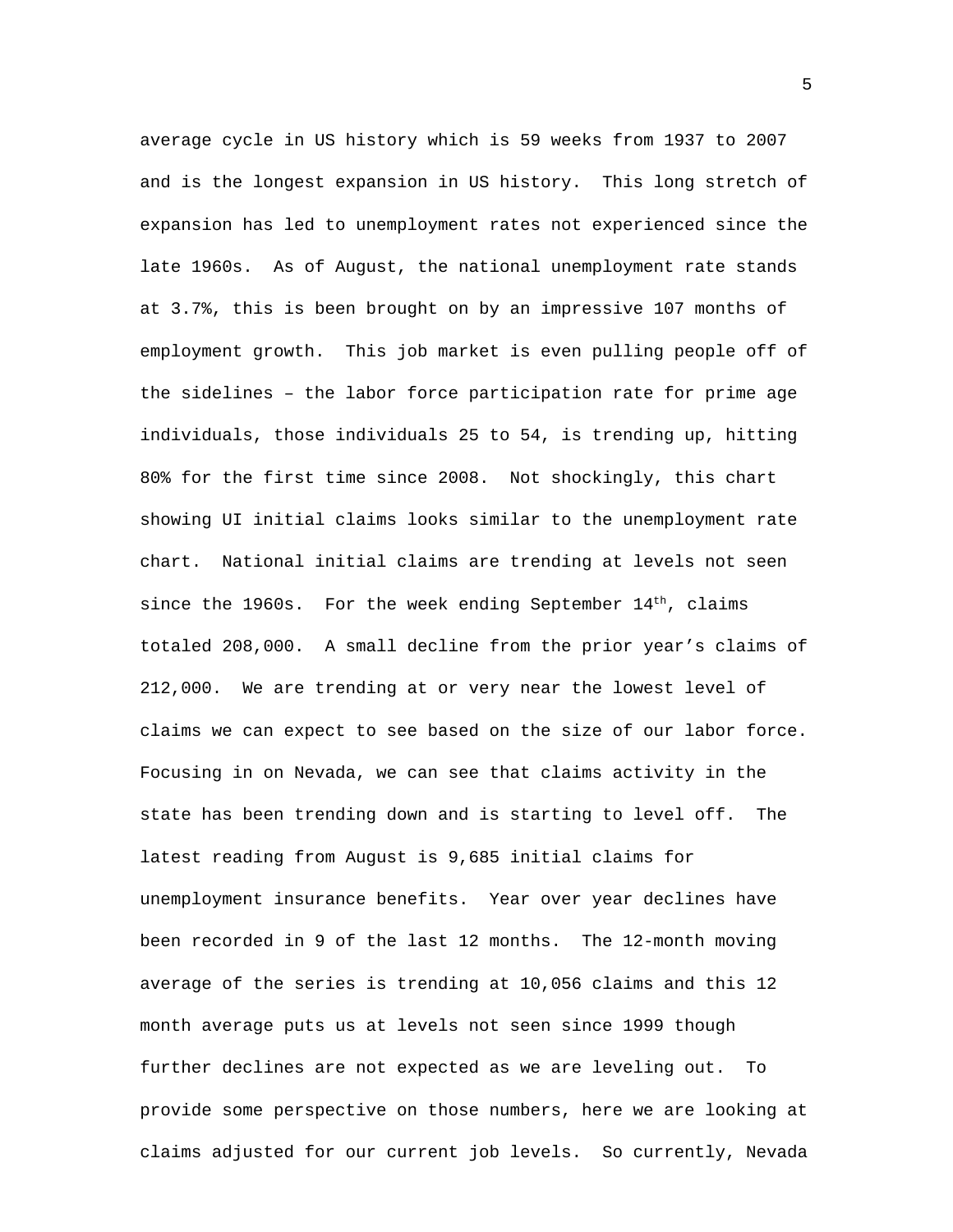has just 1.7 claims per thousand jobs. This is considerably lower than the levels experienced in the 90s. We've seen new lows almost every month as claim levels have continued to fall while covered employment levels have continued to rise, both driving this number down. So with fewer claimants, we're coming to see lower total benefit payments. Declines are getting smaller as we may expect, but it's still impressive to see continued declines. Despite our weekly benefit amount increases because it's tied to wages which continue to grow, we're still seeing year-over-year declines in monthly benefit payments as there are fewer claimants that are receiving benefits for a shorter time. Through August, the 12 month moving average in benefits stands at 23 million dollars, down 8.5% compared to last year. Conversely, the recession-era 12 month average benefit payments was about 90 million dollars. So the aggregate impact of all of these UI trends is that the Nevada UI Trust fund stands at 1.84 billion dollars right now. That is 430 million dollars higher than this time last year and not shockingly the highest balance in Nevada's history. For context, the pre-recession peak was 806 million dollars. The recessionary trough was a negative 823 million dollars, and then in 2014 you see a jump in the balance, those are bond proceeds of 592 million dollars done to bring us back to a positive balance. As I said our current balance is 1.84 billion dollars. From the trough of the recession, this is a difference of 2.6 billion dollars. So here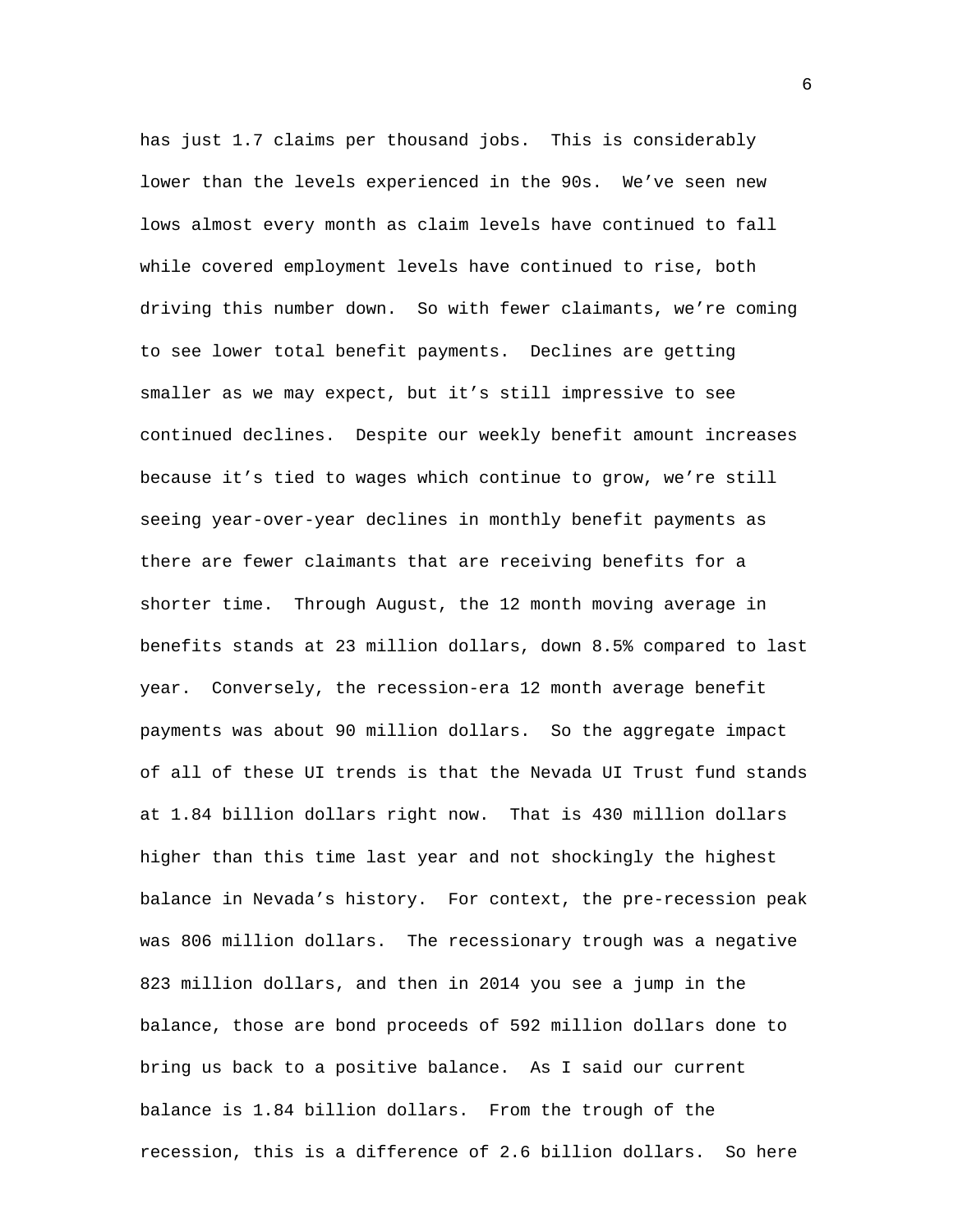we're looking at trust fund inflows from employer contributions, which are the blue bars, vs. the trust fund outflows which are the red bars. I know this chart is a little busy, the important thing to focus on here is that when the blue bars are greater than the red, the trust fund balance increases. So, benefit payments have been low enough that we've seen trust fund balance increases every quarter for the last 14 consecutive quarters. That's when we include interest earnings to the fund. Contributions alone have exceeded benefit payments in 10 straight quarters, even overtaking the seasonal nature of contribution payments. So this chart shows that we've experienced 29 quarters where the benefit cost rate has been less than the average tax rate. So the blue area on this chart indicates a benefit cost rate which is below the average tax rate while the red area indicates a benefit cost rate which is higher than the average tax rate. So the blue area indicates trust fund growth while the red area indicates outflows from the trust fund. We're seeing this gap widen as the benefit cost rate drops and tax rate holds at levels near our highs. For context, quarter 3 2019 the average tax rate was 1.9% and quarter 3 2019 the benefit cost rate was 0.44%. So to belabor this just a touch, we're seeing higher and higher shares of contributions go toward the trust fund. Our most recent employment security council year saw 59% of contributions go straight to the trust fund. You can see this in this litany of pie graphs with the last one being 2019 wherein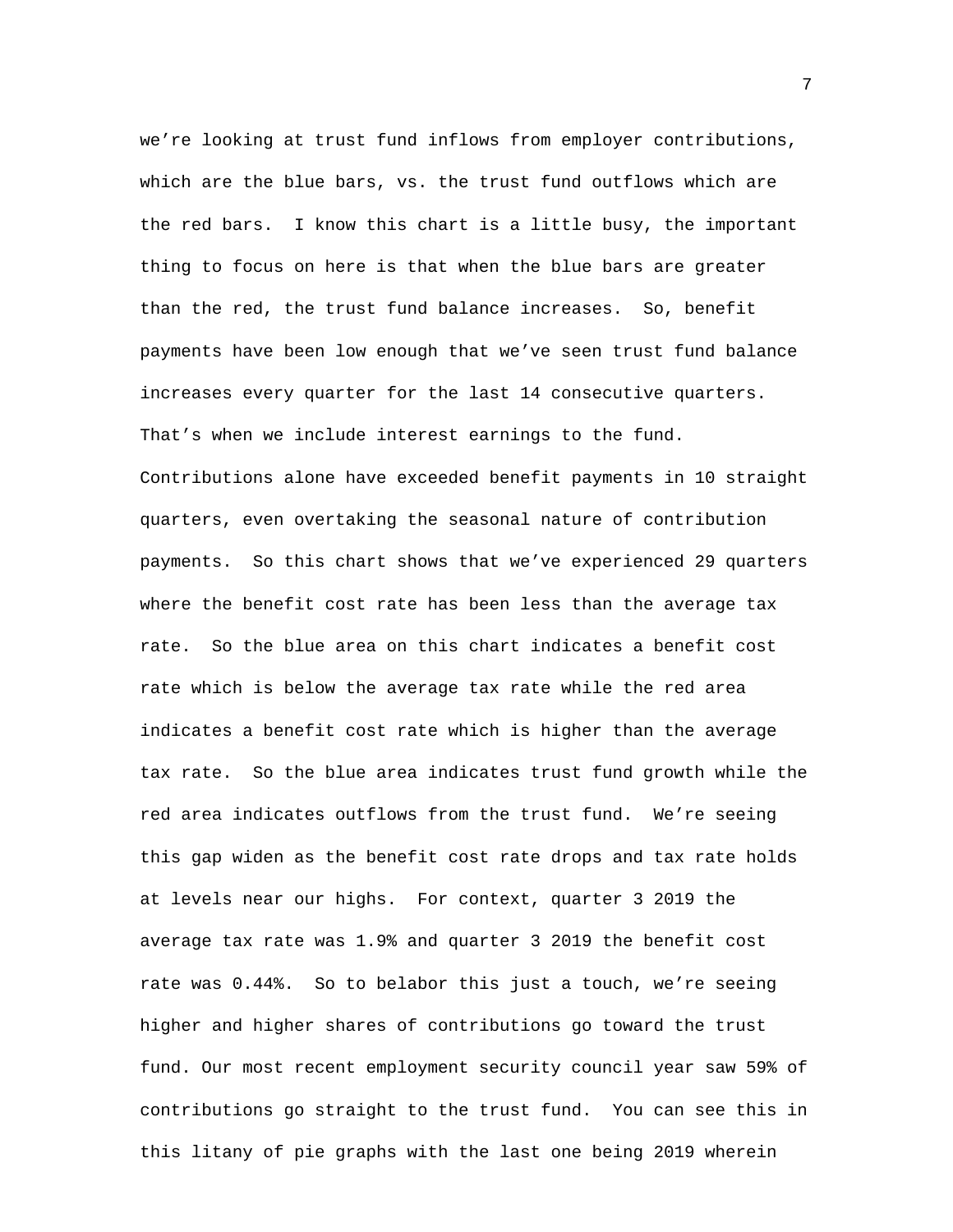the blue area is approximately 59%. So what does a 1.84 billion dollar balance really mean? The average high cost multiple on the right of this chart uses the average of a state's three highest benefit cost rate years in the last 20 years or in the last 3 recessions. Of course for Nevada all of our highest benefit cost years were during the recession. An average high cost multiple of 1.0 means the state has a balance that is estimated to last one year if the state were to experience a similar recession. Currently we are at 1.46 or approximately 17.5 months of benefit payments in the trust fund. Our state solvency multiple, which is in the middle of the chart, uses the worst of our state's experiences in terms of duration and risk ratio but only for the last ten years, so as we get further and further away from the recession the dollar amount required for state solvency will decline, making it seem like we're in a better position than we probably are. For the next year we will see the state solvency measure drop by 600 million dollars, so we've advised the council not to heavily weigh this measure although it is currently at 1.16 which indicates solvency. The high cost multiple on the left of this chart is the same concept as the average high cost multiple except it only uses the worst year in state history. So even in the worst case scenario we have enough in the trust fund to last just over a year with a reading of 1.1. So with all of those things in mind, here are the 2020 rate forecasts which were presented to the employment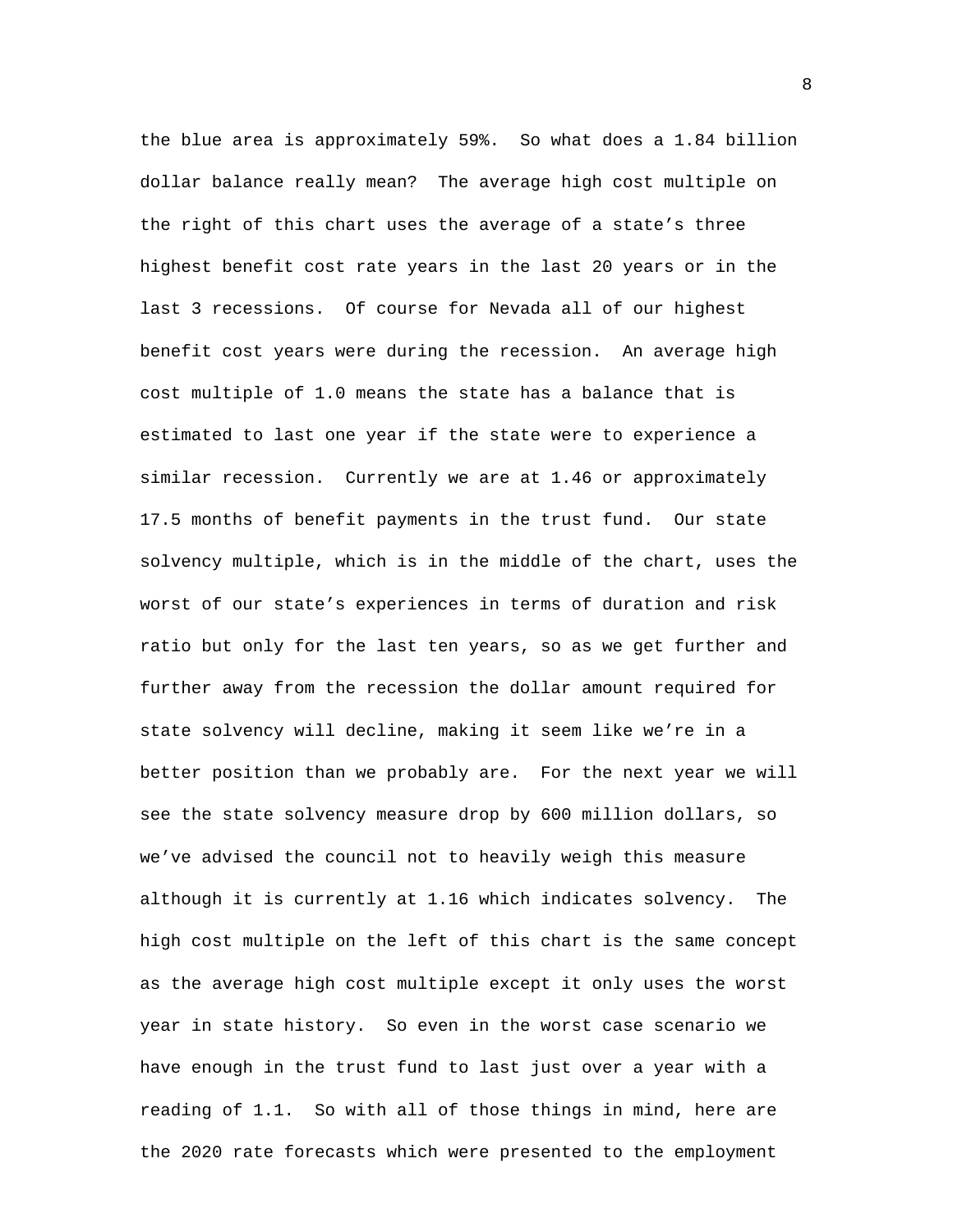security council. These scenarios are all using our baseline forecast which does not indicate a recession, but it does see a slight uptick in benefit payments. All scenarios see the trust fund eclipse the 2 billion dollar mark in the second quarter of next year. The recommended average tax rate of 1.65%, while a decline of two tenths of a percentage point in the raw rate, will still elicit contributions of 616 million dollars, interest earned of 47 million dollars, and we're projecting benefit payments of 287 million dollars. So the result of this is a net growth of 376 million dollars over the next year. To provide a longer run look at the impact of the different rates this is a forecast of the low middle and high rates presented to the ESC going to 2023. The dashed blue line is the balance needed to have an average high cost multiple of 2.0 or 2 years of recession level benefits. The 1.65% average tax rate approaches a 2.0 average high cost multiple by June 2022. Finally this table provides a more understandable view of the previous chart as it becomes easy to lose perspective of what 2.8 billion dollars means. If we stretch out the rates for each year under baseline scenario, we see that the tax rate of 1.65%, if held steady, will lead to an average high cost multiple of 2.3 in 2023 or a balance that could withstand almost 28 months of recessionary conditions similar to the last recession. And with that I'd be happy to answer any questions.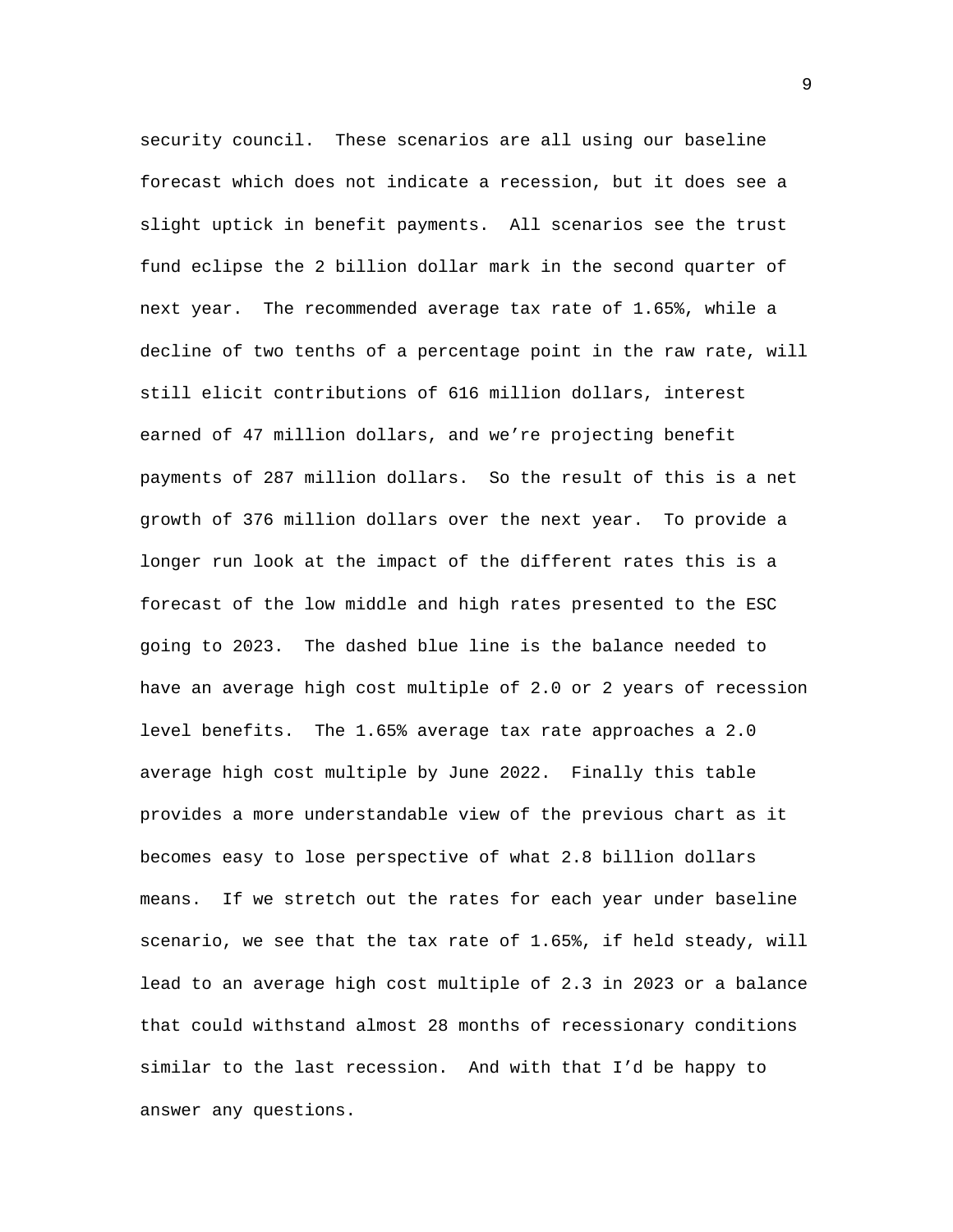GAA: No questions hear. Let's continue on to agenda item number 5B with the presentation from Mr. Edgar Roberts, the chief of contributions for unemployment.

ROBERTS: Good morning for the record my name is Edgar Roberts and I serve as the chief of contributions. The purpose of this workshop is to discuss the recommended UI tax rate for calendar year 2020 on small businesses as proposed by the Employment Security Council on October 3rd. A small business is defined as having 149 employees or less. Employer data for this workshop comes from the records of the division through reports filed by employers. All Nevada employers subject to UI contributions and eligible for experience rating will be affected by this regulation. This regulation represents lowering the average UI contributions rate to 1.65 in 2020 and small businesses represent 50,309 employers or 96% of the 52,363 eligible experience-rated employers. Beneficial impacts: With a 1.65 average contribution rate, the cost per employee will decrease from 1.90% to 1.70% of wages subject to contributions. This decrease is attributed to a healthy trust fund. This regulation increases the reserves in the trust fund which is projected to grow by 376 million from September 2019 to September 2020 and builds reserves in the event of an economic turndown. This regulation will continue to allow experience-rated employers to pay contributions lower than the new employer rate of 2.95%. Adverse impacts: With the rate decline, there are no significant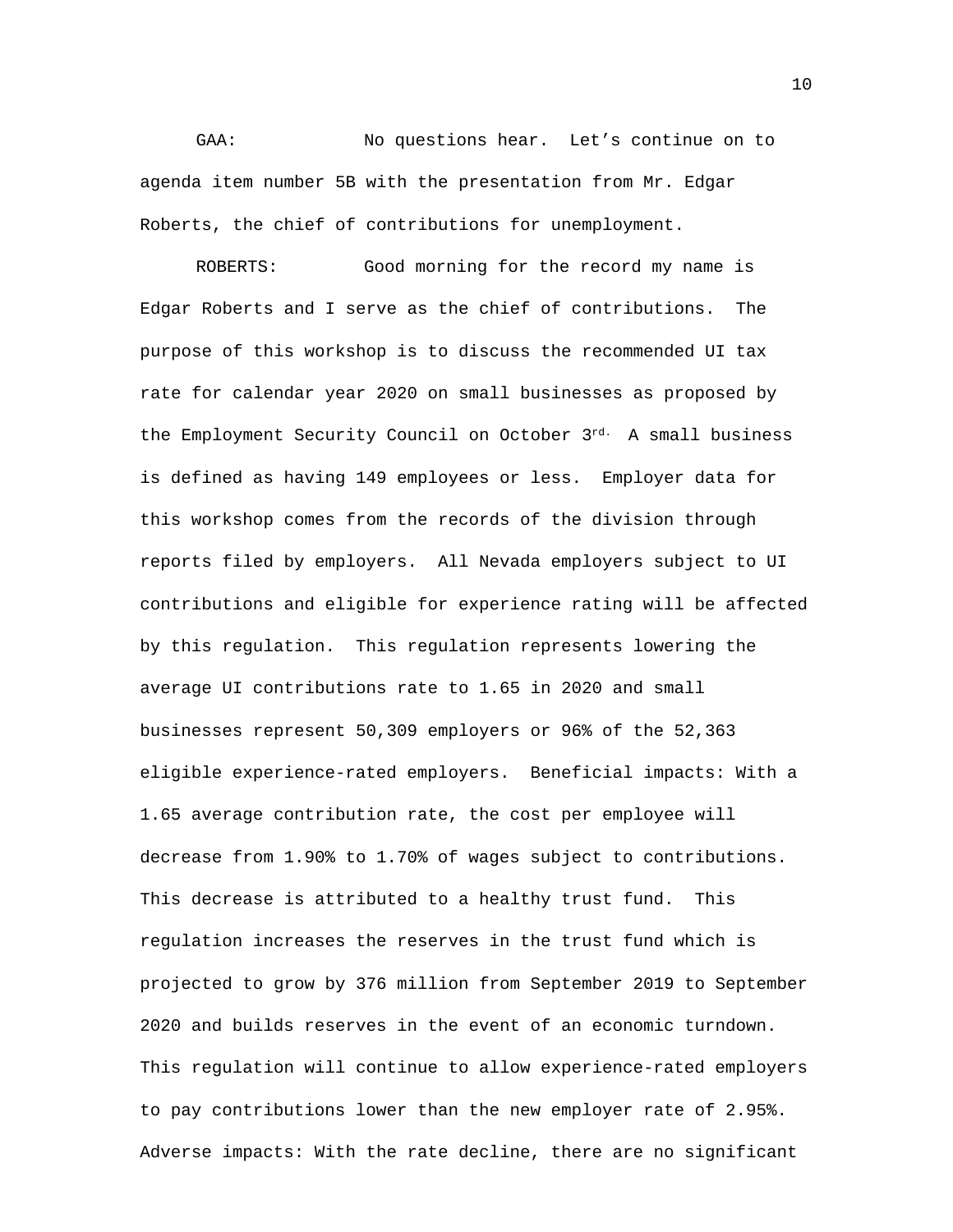adverse impacts to this regulation and an increase in the maximum wages subject to contribution from 31,200 in 2019 to 32,500 in 2020 affects the average cost per employee earning 32,500 in 2020. Direct impacts: The cause of any change in an employers SUTA tax rate is due to changes in their own reserve ratio and experience with unemployment. Rates that employers pay are fixed in statute. The average rate is adjusted each year in the regulatory process by adopting the range of reserve ratios that apply to the rates. Employers' reserve ratio changes each year and can rise or fall depending on the net balance of UI contributions and benefit charges to and from their account. This slide shows the average UI tax rate of 1.65% with the addition of the CEP career enhancement program tax of 0.05 for a total tax rate of 1.70%. Of the contributory total eligible employers, 50,309 employers are affected as small business employers, or 96%. These small businesses will account for 179.84 million, and if we look at the tax rate the highest tax rate of 5.40%, the number of small employers in the highest tax rate is 2,261 or 4.49%. The number in the lowest tax rate of 0.25% is 7,507 or 14.92%. The estimated revenue generated with the average UI rate of 1.65 with the CEP of 0.05 is 600 million. Indirect impact: This regulation complies with the federal regulations governing UI contribution rates. Employers maintain eligibility for a full 5.4% credit towards their federal unemployment insurance taxes and this regulation adds to Nevada's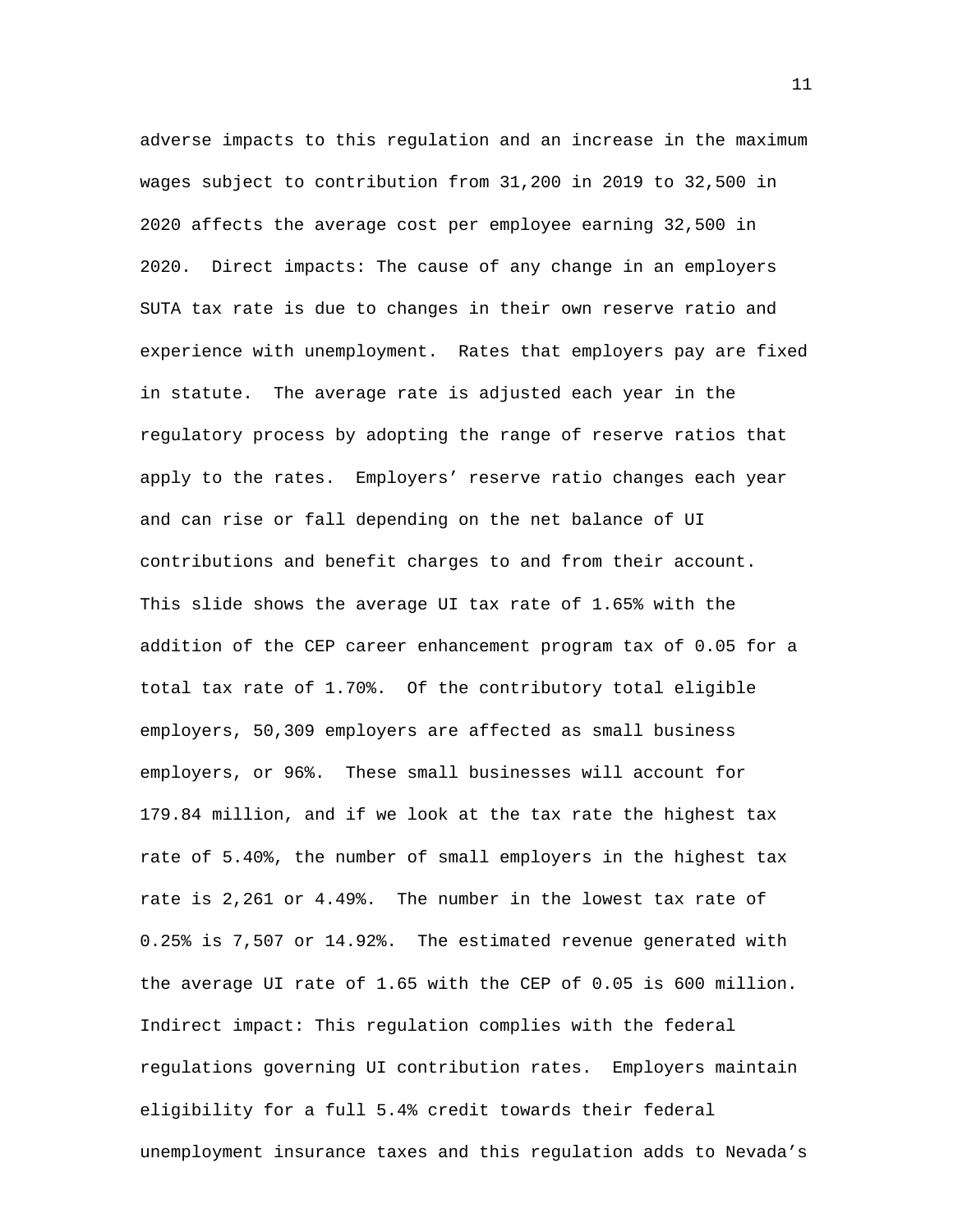solvency in the UI system, which helps to pay for unemployment benefits in the future. On average for every dollar in UI benefits, two dollars or more in economic activity results. Thus, employers benefit as funds return to the economy through UI benefit payments helping to mitigate drops in consumption. A 1.65% average rate will continue stability of the overall tax for employers. The UI system helps to maintain the attachment of workers to the local workforce and facilitates a faster return to work both for job search and training services and through mandatory work search requirements. The tax methodology used for Nevada's unemployment compensation program is based on an experience rating system approved by the US Department of Labor. This rating system is designed to ensure that employers are fairly rated based on their unique experience with unemployment regardless of size or industry type. There is no additional cost for the enforcement of this regulation. Funding for the administration of the UI program is provided to the department by the US Department of Labor. NAC 612.270 is adopted each year to set the employer contribution rates and is required by NRS 612.550 and this regulation adheres to the federal compliance regulations governing Unemployment Insurance contribution rates. An average UI tax rate of 1.65 is expected to produce 600 million for the trust fund in 2020. Small businesses will account for 179.84 million of the total revenues. This regulation does not duplicate or provide a more stringent standard than any other